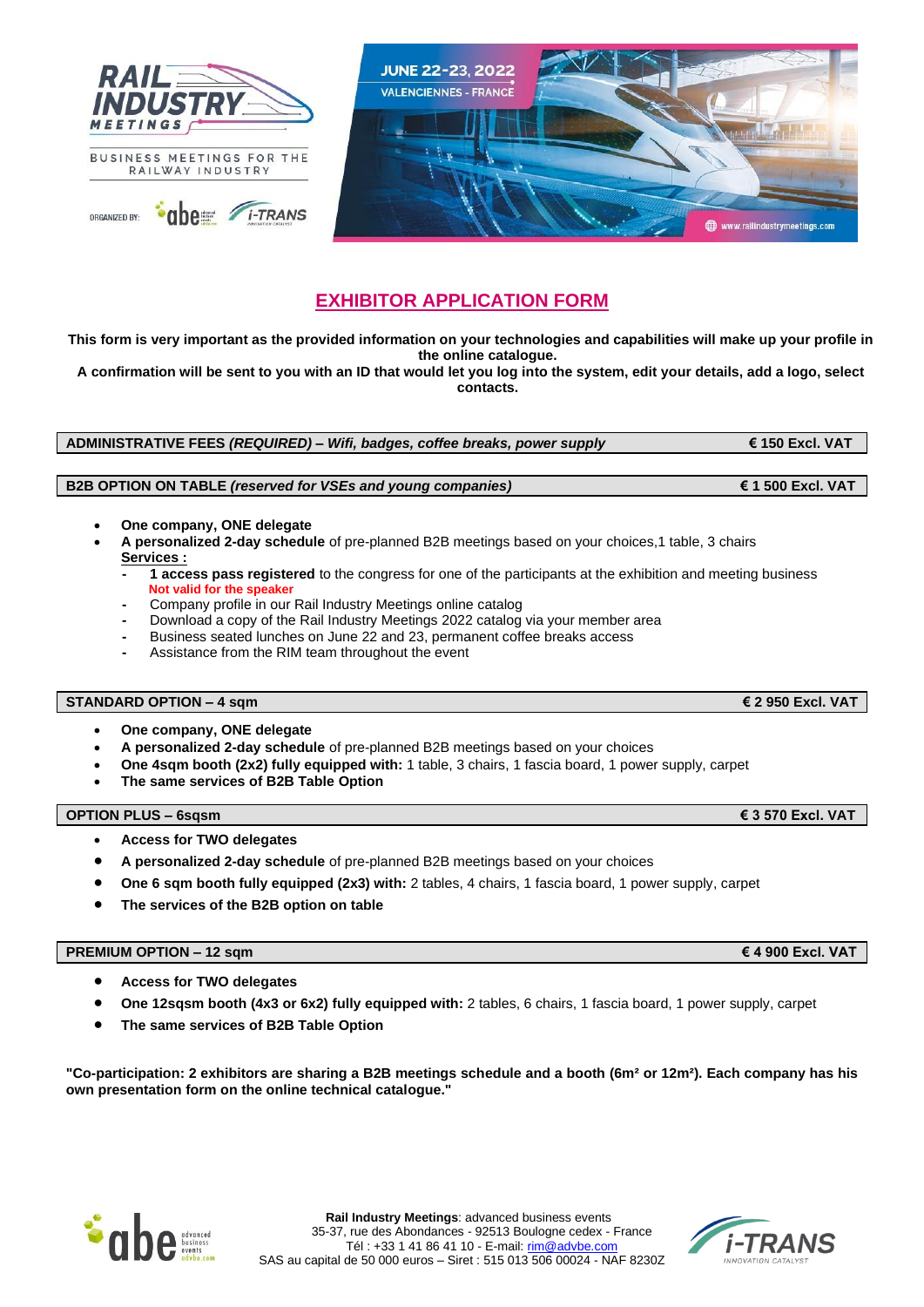

## **PARTICIPATING IN BOTH EVENTS:**

### **BASIC PACKAGE (RIM + AATM) – 4 sqm € 3 950 Excl. VAT**

- **Access for ONE delegate**
	- **A personalized 2-day schedule of pre-planned B2B meetings RIM et AATM** based on your choices
	- **One 4 sqm booth fully equipped with:** 1 table, 3 chairs, 1 fascia board, 1 power supply, carpet  **Services :**
		- **- One page of presentation** of your company in the catalog
		- **-** Download a copy of the **RIM et AATM** catalog via your personal space
		- **-** Access to all conferences
		- **-** Coffee breaks and lunches on June 22 and 23, 2022, and a cocktail on June 22, 2022
		- **-** Assistance from the RIM team during the whole event

# **STANDARD OPTION (RIM + AATM) – 6 sqm € 4 570 Excl. VAT**

- **Access for TWO delegates**
- **Personalized 2-day schedule of pre-planned B2B meetings RIM et AATM** based **on your choices**
- **One 6 sqm booth fully equipped (2x3) with:** 1 table, 4 chairs, 1 fascia board, 1 power supply, carpet
- **The services of the Basic Package (RIM + AATM) 4 sqm**

# **PREMIUM OPTION (RIM + AATM) – 12 sqm € 5 900 Excl. VAT**

- **Access for TWO delegates**
- **Personalized 2-day schedule of pre-planned B2B meetings RIM et AATM** based **on your choices**
- **One 12 sqm booth fully equipped (2x6 ou 3x4) with:** 2 tables, 6 chairs, 1 fascia board, 1 power supply, carpet
- **The services of the Basic Package (RIM + AATM) 4 sqm**

#### **ADDITIONAL PARTICIPANT € 350 Excl. VAT**

- Access to the business convention and business seated lunches
- **No additional schedule of meetings**

#### **ADDITIONAL PRESENTATION FORM € 450 Excl. VAT**

An opportunity to show special capabilities of a partner or a company division in our online catalogue. This will not grant an additional schedule of meetings but will make it possible to add requested and validated meetings in the initial schedule.



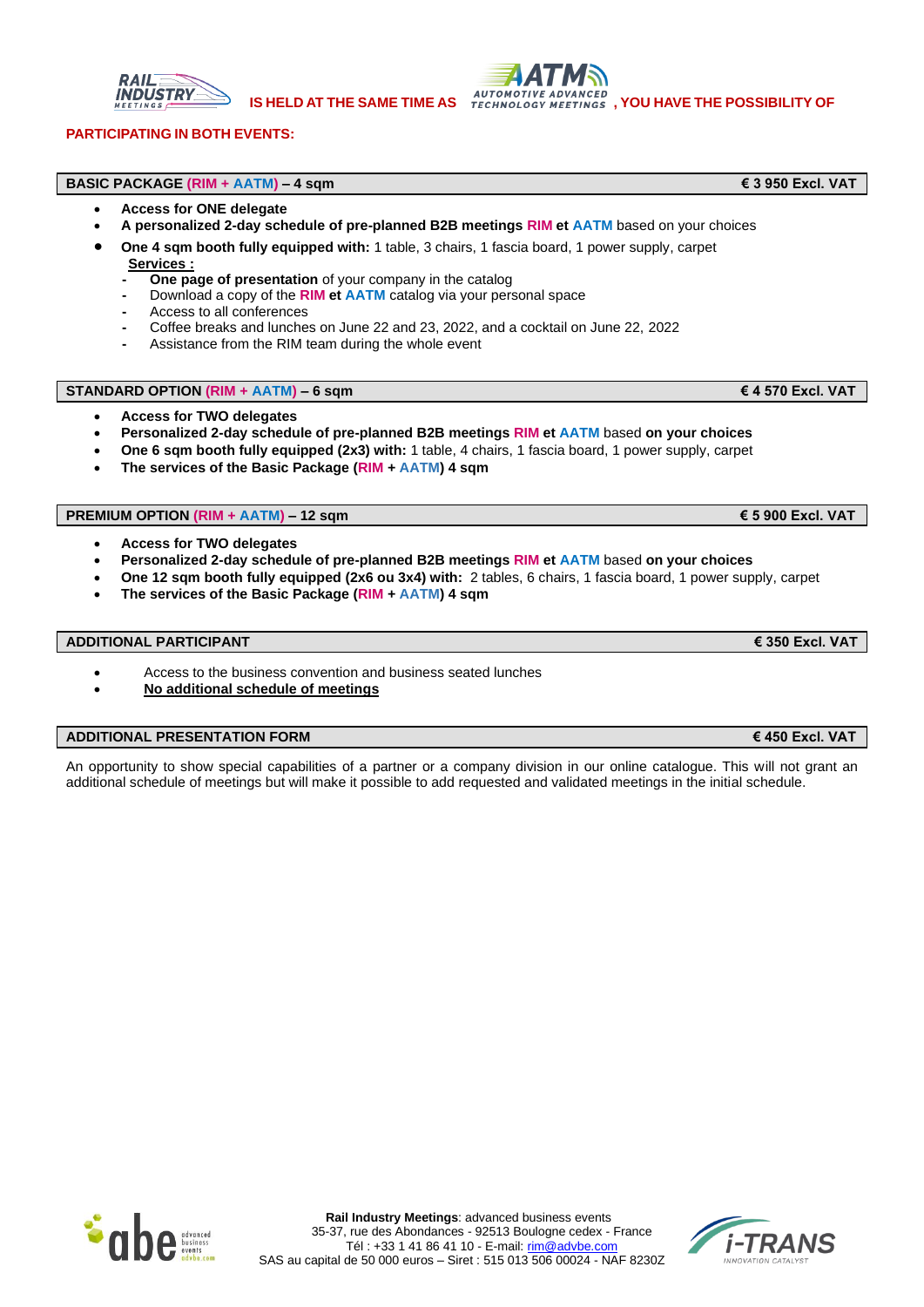# **YOUR PURCHASE ORDER**

# **YOUR OPTIONS (Please indicate the desired number)**

| y      |                                                                                                                                                                                                                               |                                                                         |                                                                                                                                     |
|--------|-------------------------------------------------------------------------------------------------------------------------------------------------------------------------------------------------------------------------------|-------------------------------------------------------------------------|-------------------------------------------------------------------------------------------------------------------------------------|
| $\Box$ |                                                                                                                                                                                                                               |                                                                         |                                                                                                                                     |
| $\Box$ |                                                                                                                                                                                                                               |                                                                         |                                                                                                                                     |
| $\Box$ |                                                                                                                                                                                                                               |                                                                         |                                                                                                                                     |
| $\Box$ |                                                                                                                                                                                                                               |                                                                         |                                                                                                                                     |
| $\Box$ |                                                                                                                                                                                                                               |                                                                         |                                                                                                                                     |
| $\Box$ |                                                                                                                                                                                                                               |                                                                         |                                                                                                                                     |
| $\Box$ |                                                                                                                                                                                                                               |                                                                         |                                                                                                                                     |
| $\Box$ |                                                                                                                                                                                                                               |                                                                         | € Excl. VAT                                                                                                                         |
| Ω      |                                                                                                                                                                                                                               |                                                                         | € 450 Excl. VAT                                                                                                                     |
|        |                                                                                                                                                                                                                               | Total H.T.: 150 Excl. VAT                                               |                                                                                                                                     |
|        |                                                                                                                                                                                                                               | Downpayment (60 %):                                                     |                                                                                                                                     |
|        | You can pay by:                                                                                                                                                                                                               |                                                                         |                                                                                                                                     |
| email) | - check payable to: advanced business events<br>- credit card (arrange a telephone call with us and we'll process your visa or<br>master card)<br>- wire transfer to the bank account below (send us a copy of the receipt by | <b>AFFAIRES</b><br>75012 Paris, France<br><b>SWIFT/BIC: BNPAFRPPXXX</b> | <b>Bank: BNP PARIBAS PARIS-CENTRE</b><br>Bank Address: 8-10 avenue Ledru Rollin -<br><b>IBAN: FR76 3000 4008 0400 0107 2835 736</b> |
|        | On registration, please include a downpayment for 60% of the due amount.<br>* Downpayment is Excluding VAT for non french companies.<br>The total amount due must be paid in full upon one week prior to the event.           |                                                                         |                                                                                                                                     |
|        | conditions of Rail Industry Meetings 2022 appearing at the end of this form.                                                                                                                                                  |                                                                         |                                                                                                                                     |
|        |                                                                                                                                                                                                                               |                                                                         |                                                                                                                                     |

 $\mathbf{r}$ 

Signature: Company Stamp:



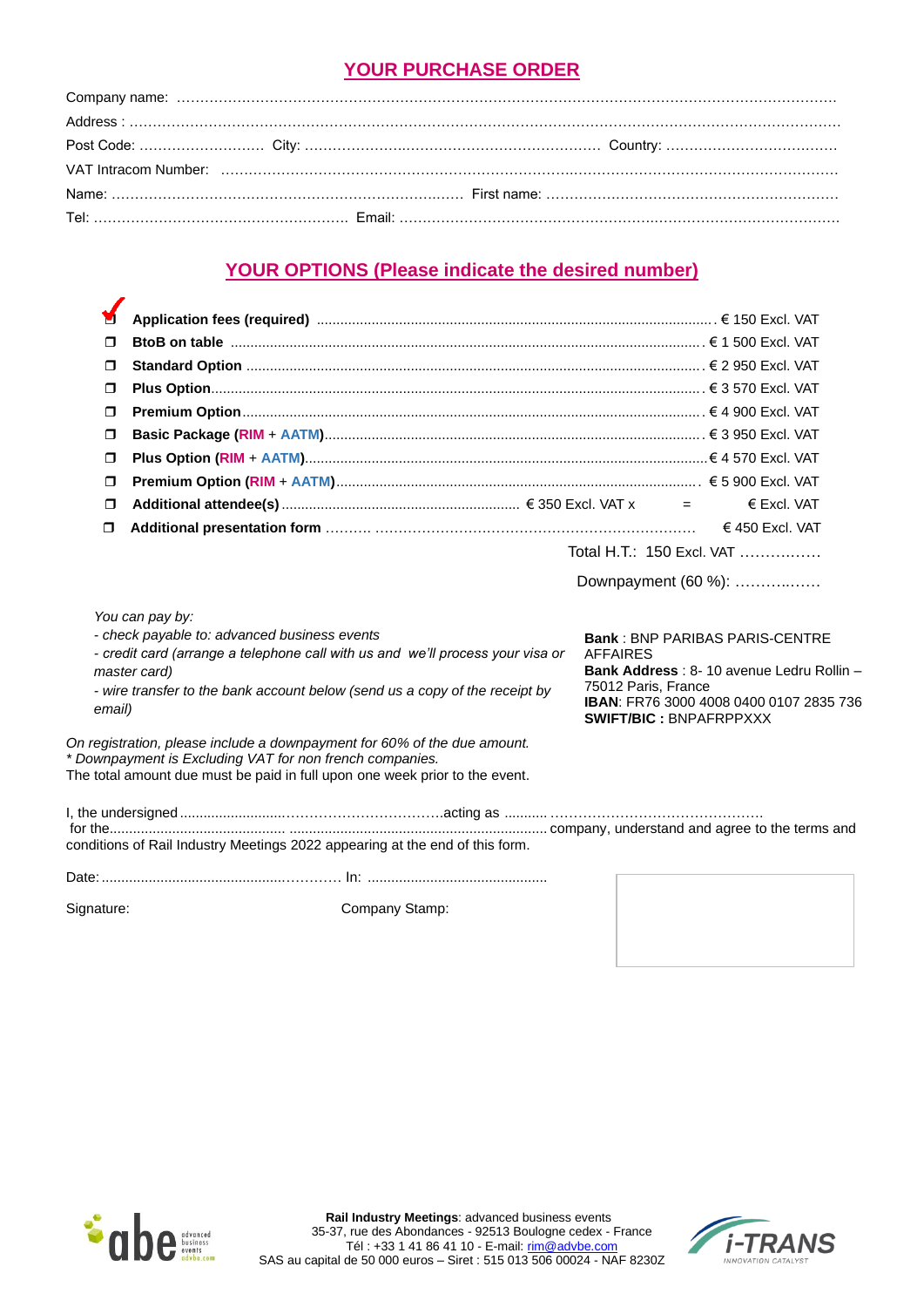# **COMPANY PRESENTATION**

| Address: |                                                |  |  |
|----------|------------------------------------------------|--|--|
|          |                                                |  |  |
|          |                                                |  |  |
|          |                                                |  |  |
|          |                                                |  |  |
|          |                                                |  |  |
|          |                                                |  |  |
|          | Member of a trade association or organization: |  |  |

# **PARTICIPANTS CONTACT DETAILS**

| <b>Participant 1</b> (The person to whom the organizer will send all documents and files) |  |
|-------------------------------------------------------------------------------------------|--|
|                                                                                           |  |
|                                                                                           |  |
|                                                                                           |  |
| <b>Participant 2</b> (The person to whom the organizer will send all documents and files) |  |
|                                                                                           |  |
|                                                                                           |  |
|                                                                                           |  |
| <b>Participant 3</b> (The person to whom the organizer will send all documents and files) |  |
|                                                                                           |  |
|                                                                                           |  |
|                                                                                           |  |
| Participant 4 (The person to whom the organizer will send all documents and files)        |  |
|                                                                                           |  |
|                                                                                           |  |
|                                                                                           |  |

# PERSON IN CHARGE OF THIS REGISTRATION (if different from participant n°1)

| Title:     |            |  |
|------------|------------|--|
| .lob title |            |  |
|            | - F-mail - |  |

# **1. OUR PROFILE:**

| □      | Engineering, design, R&D enterprises | Research centers             |
|--------|--------------------------------------|------------------------------|
| $\Box$ | Small and medium-sized enterprises   | Laboratories                 |
| $\Box$ | Very small enterprises               | Consulting                   |
| $\Box$ | Major companies                      | University / Graduate School |
|        |                                      |                              |

# **2. OUR ACTIVITIES:**

Do you have an internal engineering and design department?  $\Box$  Yes  $\Box$  No 



Rail Industry Meetings: advanced business events<br>35-37, rue des Abondances - 92513 Boulogne cedex - France Tél: +33 1 41 86 41 10 - E-mail: rim@advbe.com SAS au capital de 50 000 euros - Siret : 515 013 506 00024 - NAF 8230Z

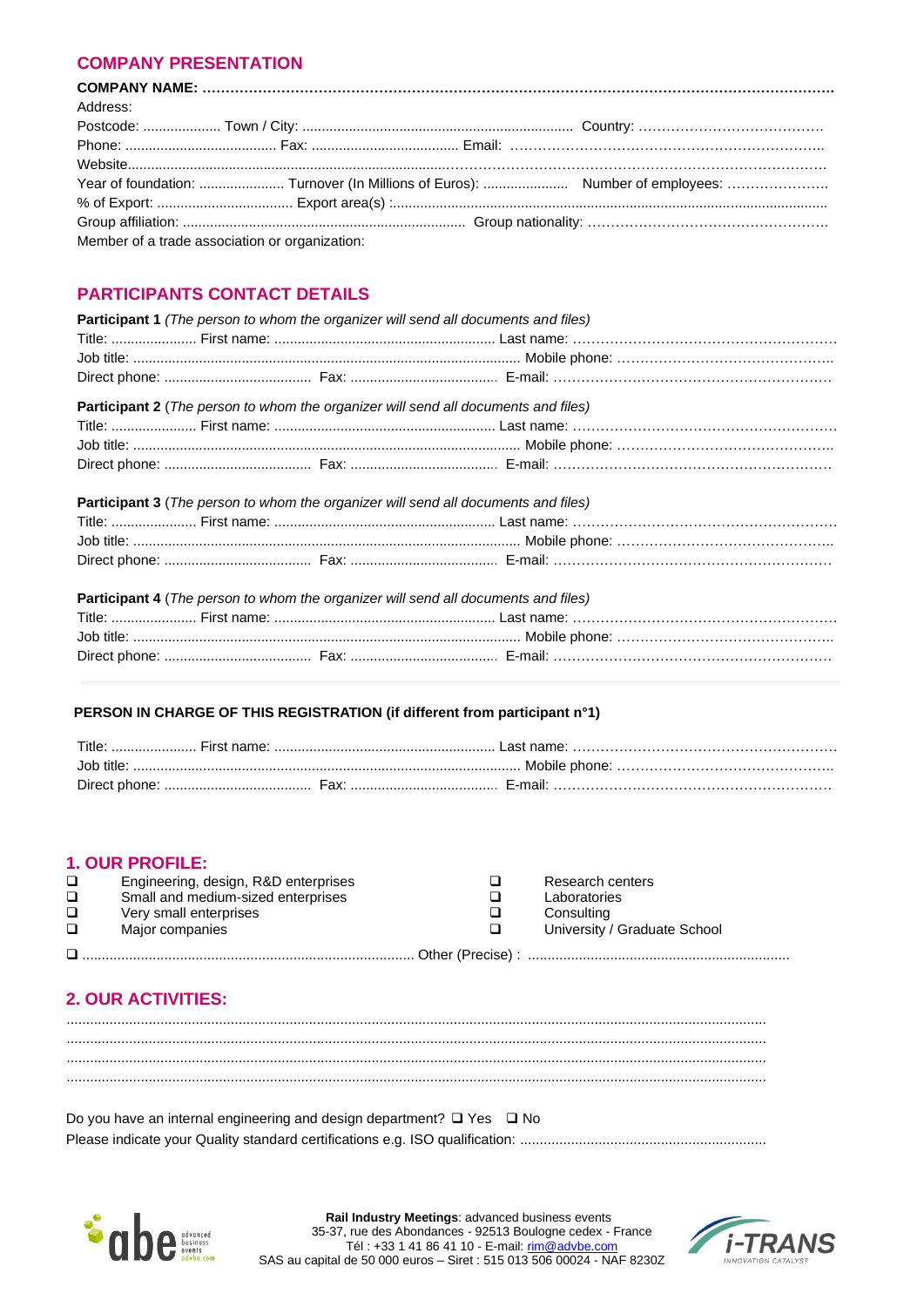# **3. FOREIGN MANUFACTURING SITE(S):**

.................................................................................................................................................................................................... ......................................................................................... ...............................................................................................

......................................................................................... ...............................................................................................

# **4. NATURE OF PARTICIPATION :**

| Our offer                                                                                                |                                                                                                                    | <b>Our business needs</b>                                                                   |                                                                                                                                                             |  |  |  |
|----------------------------------------------------------------------------------------------------------|--------------------------------------------------------------------------------------------------------------------|---------------------------------------------------------------------------------------------|-------------------------------------------------------------------------------------------------------------------------------------------------------------|--|--|--|
| $\Box$ Sub-contracting<br>$\Box$ Products<br>$\Box$ Know-how<br>$\square$ Services<br>$\Box$ Engineering | $\Box$ R & D partnership<br>□ Licenses / Technologies<br>□ Commercial representation<br>□ Common research programs | <b>D</b> Purchasing<br>D Design<br><b>O</b> Production<br>□ Commercial<br>□ Sub-contracting | $\Box$ Quality<br>$\Box$ Technology<br>$\Box$ Engineering<br>Manufacturing, industrialization<br><b>D</b> Preliminary engineering<br>Research & Development |  |  |  |
|                                                                                                          |                                                                                                                    | $\Box$ Other (specify):                                                                     |                                                                                                                                                             |  |  |  |

❑ Additive Manufacturing

❑ Virtual prototyping ❑ Simulation ❑ Other (Precise):

❑ Software

# **5. SERIE / PRODUCTION**

□ Prototype/ Prototypage Accord Board Small series Accord Development Board Development Board Board Development Board Board Development Board Board Development Board Board Development Board Board Development Board Board B

# **6. PRODUCTS AND SERVICES OFFERED:**

### **Studies & Development**

- ❑ Studies & Development
- ❑ Design / 3D modeling
- ❑ Calculation & dimensioning
- ❑ Design
- ❑ Eco-design
- ❑ Expertises

## **Composites**

- ❑ Compression SMC/BMC
- ❑ Drape forming
- ❑ Filament winding
- ❑ Continuous impregnation
- ❑ Vacuum injection
- ❑ Contact and projection Molding

# **Energy and Power / Electric / Electronics**

- ❑ Technologies for harsh environments
- ❑ Batteries
- ❑ Electric cabling
- ❑ Electronic cabling
- ❑ Rugged Embedded Computer Board
- ❑ Sensors
- ❑ Electronic cards
- ❑ Printed circuit board
- ❑ Connectors
- ❑ Converters, transformer
- ❑ Power electronics

#### **Tests, trials and control**

- **C** Control, measurement, instrumentation
- **Test-stand**
- Diagnostic equipment

# **Industrial data processing & Software**

- ❑ Data acquisition
- ❑ Calculators
- ❑ Digital imagery
- ❑ Software
- ❑ Modeling, simulation, calculations
- ❑ Polymerization
- ❑ RTM Resin Transfer Molding

………………………………………………………………….

- ❑ Sandwich Structure
- ❑ Thermoplastic welding
- ❑ Machining Assembly
- ❑ Other (Precise):
- ❑ Control electronics
- ❑ Artificial intelligence AI
- ❑ Hydrogen
- ❑ Energy storage systems and management
- ❑ Micro / Nanotechnologies
- ❑ Modeling, simulation, calculations
- ❑ Connected systems
- ❑ Embedded systems
- ❑ Interconnection systems
- ❑ Electrical transmissions
- ❑ Other (Precise):
- $\Box$  Trials and tests
- Other (Precise):
- ❑ Wireless technologies
- ❑ Information processing
- ❑ Digital transmission
- Other (Precise):



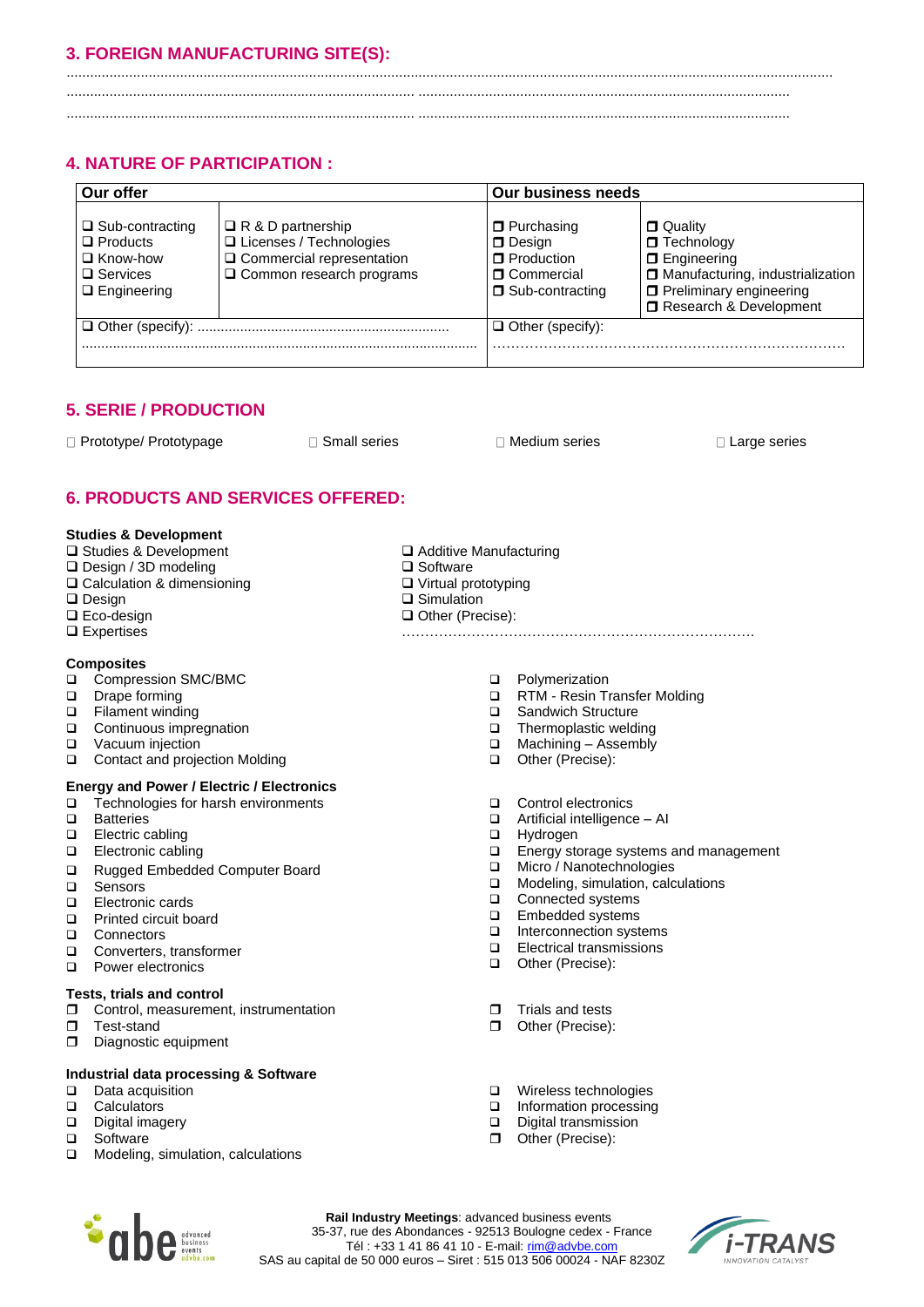# **Materials**

- ❑ Rubber and elastomers
- ❑ Ceramics
- ❑ Composites
- ❑ Insulation materials
- ❑ Metallic materials

# **Mechanics and metals**

- ❑ Bar turning
- ❑ Cutting / Drawing
- ❑ Foundry
- ❑ Heating-forge
- ❑ Mechanics
- ❑ Precision mechanics

# **Mechatronics**

- **D** Actuators
- **D** Automatism
- n Sensors
- Electromechanical components and systems
- **D** Man-machine interface

## **Plastics**

- ❑ Assembly of parts
- ❑ Boilermaking
- 
- ❑ Extrusion Additive Manufacturing
- ❑ Injection
- ❑ Micro-injection
- ❑ Micro / Nanotechnologies

# **Transmission systems and equipment**

- ❑ Pneumatic material
- ❑ Engines
- ❑ Traction motors
- **Bearings**
- ❑ Electronic driving system
- ❑ Electrical transmission system

## **Maintenance, repair, engineering & project management**

- $\Box$  Project supervision assistance
- $\Box$  Advice and expertise<br> $\Box$  Design and feasibility
- Design and feasibility studies
- $\Box$  Training
- **Equipment engineering and transport systems**
- D Design and integration engineering
- ❑ Polymers
- ❑ Technical textiles
- ❑ Glass
- ❑ Vegetable fiber
- ❑ Other (Precise):
- ❑ Mechanized welding
- ❑ Sheet metal working
- ❑ Surface treatments
- ❑ Heat treatments
- ❑ Machining
- Other (Precise):
- **n** Robotization
- **D** Control-command system
- Data processing
- Other (Precise):
- ❑ Plastics moulding
- ❑ Over moulding
- ❑ Thermoforming
- ❑ Turning
- ❑ Machining
- Other (Precise):
- ❑ Hydraulic driving system
- ❑ Hydraulic transmission system
- ❑ Mechanical transmission system
- ❑ Pneumatic transmission system
- Other (Precise):
- $\Box$  Maintenance engineering
- $\square$  Rolling stock, systems and services maintenance  $\square$  Global supervision assistance
- Global supervision assistance
- **Project management**
- □ Vehicles repair and refurbishment services
- Other (Precise):

# **7. APPLICATION SECTORS :**

## **1. Infrastructures**

## **1.1. Railway exploitation**

- ❑ Catenaries
- ❑ Tracks security equipments
- ❑ Electrified lines, traction power supply systems installations
- ❑ Access equipment
- ❑ Traffic management and regulation

# **1.2. Signalling**

- **D** Cable ducts
- Remote control equipments
- Operating control engineering
- **D** Acoustics protection
- **Communication technology**
- □ Railway Control systems
- ❑ Communication systems for the railway operation
- ❑ Measurement, monitoring, and registration systems

*i-TRANS* 

- ❑ Railway civil engineering
- ❑ Railway tracks
- ❑ Other (Precise):
- $\Box$  Speed control systems
- **D** Level crossing systems
- **Signalling systems**
- □ Space train control systems Referral systems
- ❑ Other (Precise):



**Rail Industry Meetings**: advanced business events 35-37, rue des Abondances - 92513 Boulogne cedex - France Tél : +33 1 41 86 41 10 - E-mail: <u>rim@advbe.com</u> SAS au capital de 50 000 euros – Siret : 515 013 506 00024 - NAF 8230Z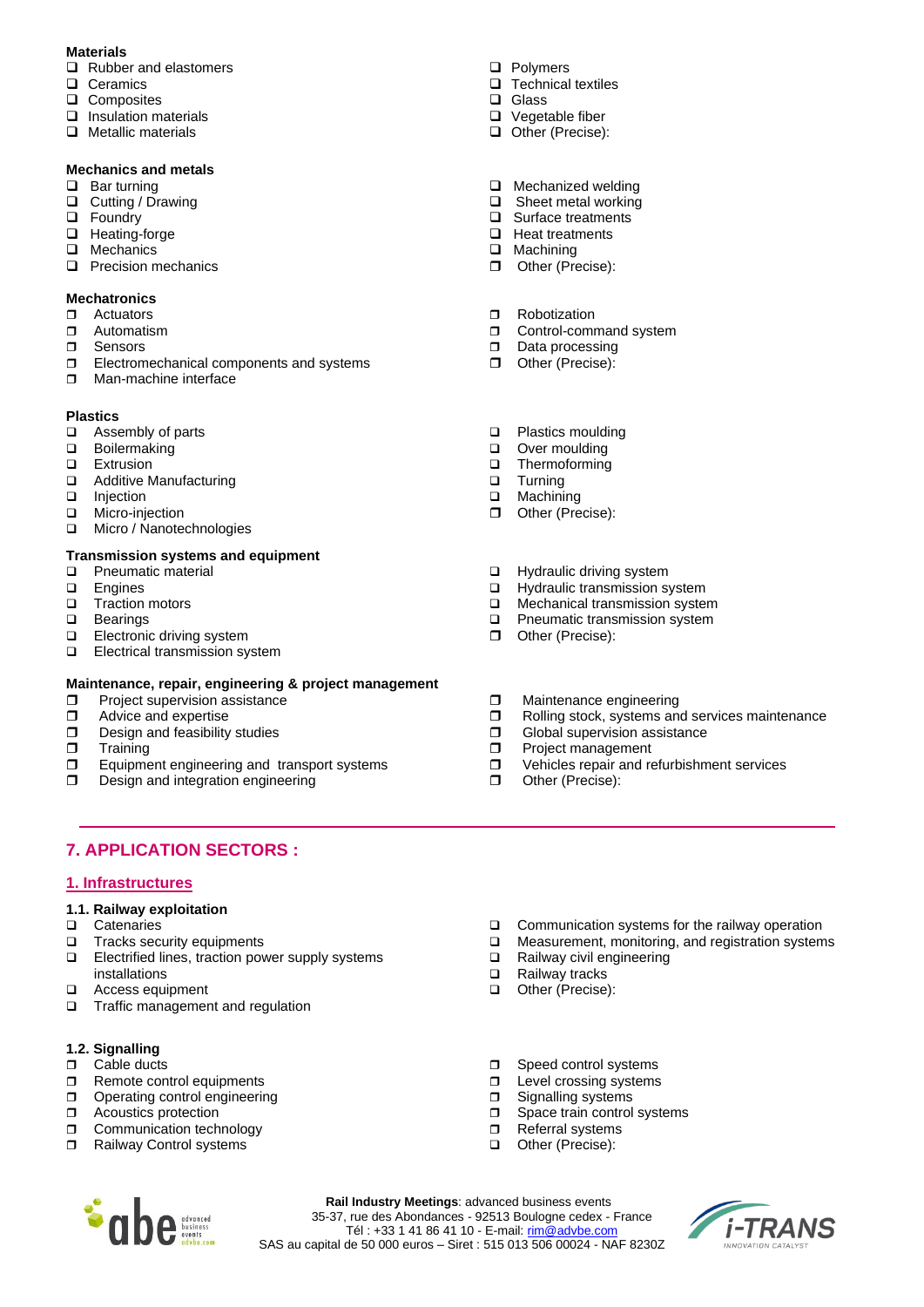# **1.3. Maintenance**

- **Track maintenance**
- □ Maintenance of railway traction sub-stations
- **D** Power-supply system maintenance
- **D** Catenaries maintenance

# **2.Rolling stock**

### **2.1. Vehicles**

- ❑ High-speed train
- ❑ Regional Train
- ❑ Underground
- ❑ Tramways
- ❑ Freight train

## **2.2. Tractive stock**

- ❑ Auxiliaries (chilling, ventilation,…)
- ❑ Electrical and electronic components
- ❑ Curent-collection installations
- ❑ Propulsion systems
- ❑ Vehicle control systems
- ❑ Autonomous drive train (diesel engine)

# **2.3. Vehicle structure**

- ❑ Bumpers
- ❑ Bogies
- ❑ Cables and accessories for the rolling stock
- ❑ Body
- ❑ Axels
- ❑ Walls
- ❑ Acoustics protection
- ❑ Wheels

## **2.4. Vehicle maintenance & renovation**

- ❑ Maintenance workshop
- ❑ Inspection devices and systems
- ❑ Lifting devices for tracked vehicles
- ❑ Testing devices and systems
- ❑ Measuring equipment and systems
- ❑ Axels maintenance
- ❑ Predictive maintenance
- ❑ Wheel force measurement systems

# **3. Embedded equipment**

- □ Sensors and instrumentation
- **Energy conversion**
- **D** Cyber security
- **D** Automation equipment
- □ Vehicle tracking and localization systems
- □ Driver's control / command and control systems
- **D** Connected systems
- **Embedded systems**

# **4. Railway vehicle interior**

- ❑ Picture window and glazing
- ❑ Corridors
- ❑ Air-conditioning, air ventilation, air climatisation systems
- ❑ Lights
- □ Travel catering<br>□ Insulation and f
- Insulation and fire protection
- ❑ Carpet and flooring
- ❑ Floor
- ❑ Switch-boarding area
- ❑ Luggage rack
- □ Telecommunications maintenance
- **I** Signalling systems maintenance
- Other (Precise):
- ❑ Freight traction units
- ❑ Tracks maintenance equipment
- ❑ Special vehicles
- ❑ Other (Precise)
- ❑ Electrical drive train (synchronous and asynchronous motors)
- ❑ Hydrail
- ❑ Auxiliary power supply units
- ❑ Other (Precise)
- ❑ Couplings systems
- ❑ Door systems
- ❑ Suspension systems
- ❑ Braking systems and equipments
- ❑ Shock absorbers
- ❑ Roofing
- ❑ Other (Precise):
- ❑ Corner force measuring equipment
- ❑ Replacement tasks
- ❑ Disposal systems
- Exhaust systems
- ❑ Bogie testing plants
- ❑ Varnishing devices
- ❑ Other (Precise):
- $\Box$  Electrical and intermediary interlocking systems
- $\Box$  Security and safety systems
- $\Box$  Automatic stop and operating systems for trains  $\Box$  Integrated operations control systems
- Integrated operations control systems
- $\Box$  Telecommunications
- Data transmission
- ❑ Other (Precise):
- ❑ Interior and exterior doors
- ❑ Platforms
- ❑ Ceiling
- Interior design
- ❑ Seat materials and systems
- □ Toilet systems
- ❑ Information and advertising systems

*i-TRANS* 

- ❑ Entertainment systems
- ❑ Tables

**Rail Industry Meetings**: advanced business events 35-37, rue des Abondances - 92513 Boulogne cedex - France Tél : +33 1 41 86 41 10 - E-mail[: rim@advbe.com](mailto:rim@advbe.com) SAS au capital de 50 000 euros – Siret : 515 013 506 00024 - NAF 8230Z

❑ Other (Precise):

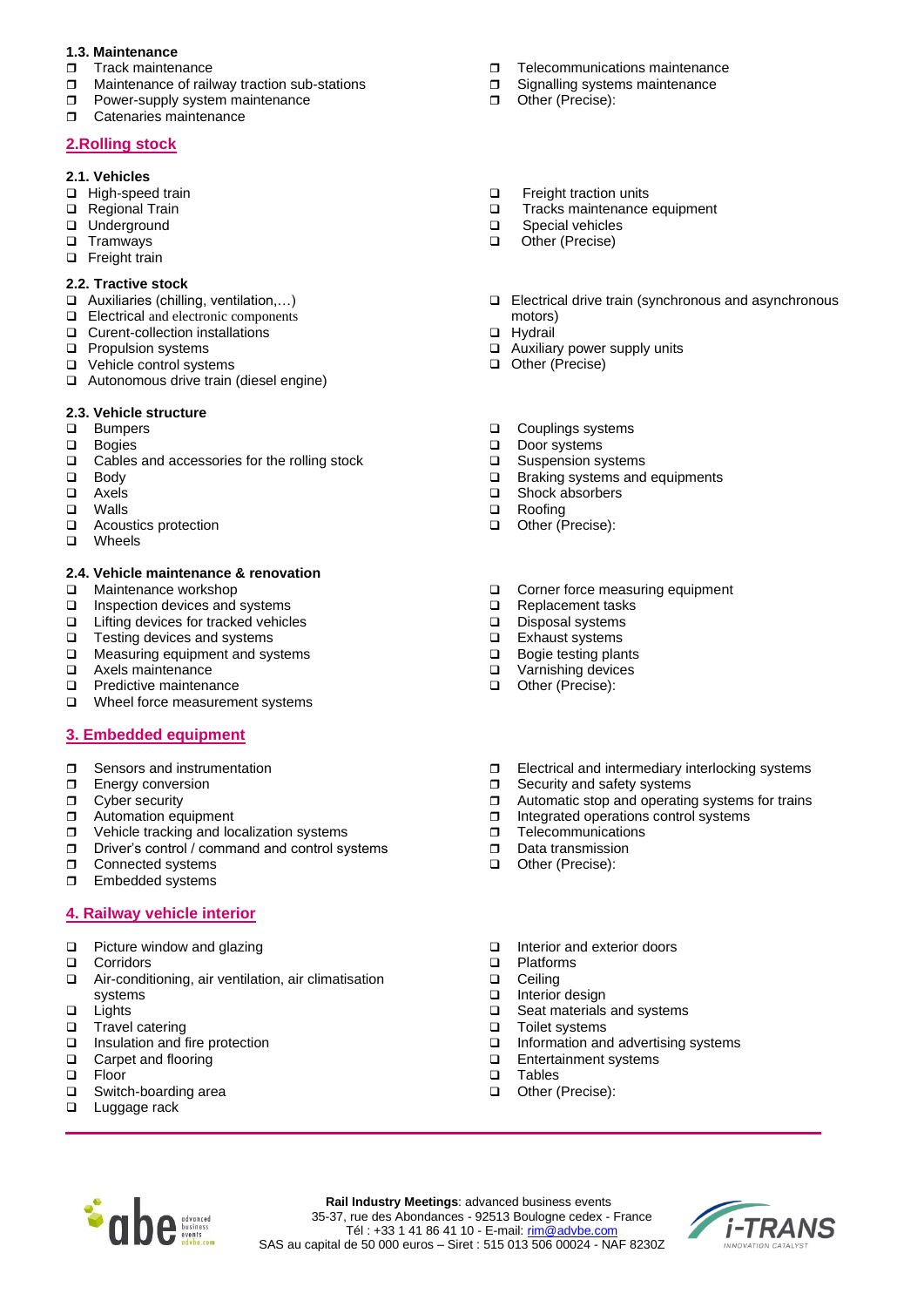# **8. MORE INFORMATION ABOUT YOU:**

**Business and technical references:** 

#### **Obtained or in progress certifications:**

# 9. FOCUS ON A MAIN PRODUCT/SERVICE OR AN INNOVATIVE PRODUCT/SERVICE:

# **10. PARTNERSHIP:**

| To supplement our range of products and skills, we are looking for partners in following domains: |  |  |  |  |  |  |  |
|---------------------------------------------------------------------------------------------------|--|--|--|--|--|--|--|
|                                                                                                   |  |  |  |  |  |  |  |
|                                                                                                   |  |  |  |  |  |  |  |
|                                                                                                   |  |  |  |  |  |  |  |
|                                                                                                   |  |  |  |  |  |  |  |



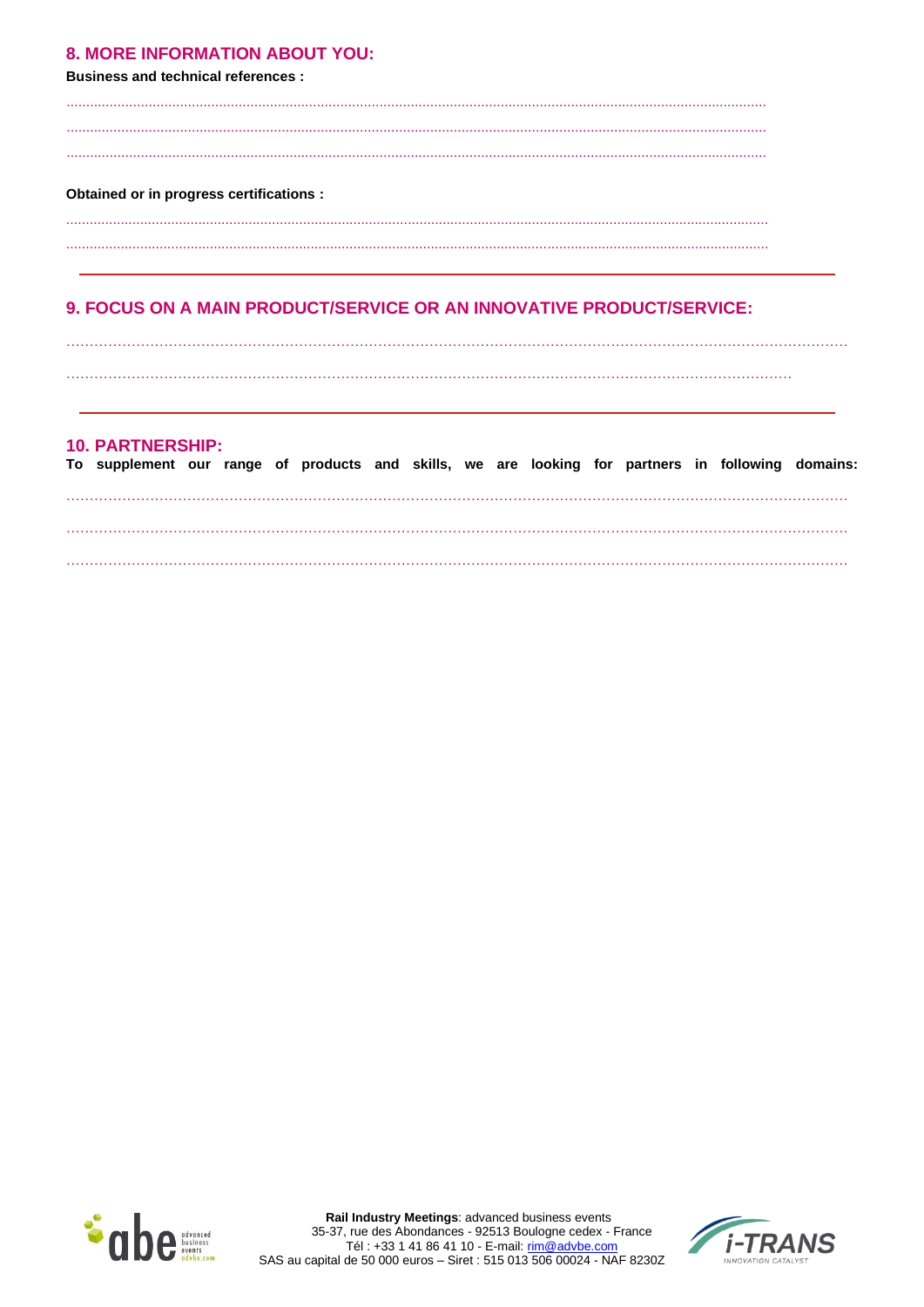# **RAIL INDUSTRY MEETINGS 2022 – GENERAL TERMS & CONDITIONS**

**Event name:** Rail Industry Meetings 2022 (referred to as the "Event"): **Dates:** 22 & 23 June 2022 (referred to as the "Event date") **Location:** Cité des Congrès Valenciennes (referred to as the "Place"): **City, Country:** Valenciennes, France

**1/ ORGANIZATION** The Event is organized by abe - advanced business events, a limited company with a stated capital of 50000 Euros, whose registered head office is located at 35/37 rue des Abondances - 92513 BOULOGNE-BILLANCOURT CEDEX - France, hereafter referred to as the Organizer.

#### **2/ PURPOSE**

This agreement stipulates the terms and conditions, under which the Organizer sets up and runs the Event. This agreement highlights the rights and obligations of both the Organizer and the signing company, hereafter referred to as the Participant. By signing this agreement, the Participant formally agrees to abide by these terms and conditions.

**3/ PLACE AND DATE** The Event will be held at the Place and Date indicated here above. The Organizer may cancel the Event or change the Place and Date, should the Place be rendered unavailable, in case of force majeure or act of God. In such an event, no compensation or refund shall be due to the Participant. However, the Organizer shall inform the Participant about the new Date and Place in writing and guarantee the Participant's participation in the rescheduled Event at no additional cost.

#### **4/ REGISTRATION, CANCELLATION, PAYMENT**

- Any company or organization is allowed to attend the Event provided its delegates have relevant knowledge to enter business discussions with other attendees. The Organizer, nonetheless, reserves the right to approve or reject any registrations at its sole discretion.
- The participant may cancel their registration sixty days (60) or more prior to the Event and be eligible for a full refund. The Organizer shall, however, retain a 7.5% administrative fee when processing the refund.
- Should cancellation be submitted forty-one (41) to fifty-nine days (59) prior to the Event, the Participant shall be liable for a penalty amounting thirty percent (30%) of the amount due or paid.
- Should cancellation be submitted forty days (40) or less prior to the Event, the Participant shall be liable for the payment of the full amount due, and not be eligible for any refund.
- All invoices issued and sent to the Participant, must be remitted five days (5) prior to the Event at the latest. The Organizer reserves the right to deny the Participant access to the Event, shouldn't their accounts be settled.

**5/ INCLUDED SERVICES AND OBLIGATION TO PRODUCE RESULTS** The Organizer firmly commits to diligently use their expertise, knowledge, contacts network and all available resources to deliver all the services described in the booking form attached to this agreement. The Participant understands the Organizer's work shall not necessarily produce direct and immediate business results.

**6/ PREVENTIVE MEASURES** The Organizer commits to implementing preventive measures and supplying equipment, aimed at hampering the spread of some transmissible diseases. The Participant understands, that preventive measures and protective equipment do not offer a risk-free event, and that the Organizer cannot be held liable for any contamination occurring during the preparation and running of the Event.

**7/ INSURANCE** The Organizer is solely responsible for setting up and running the Event. However the Organizer's shall not be legally liable for any harm caused to the Participant by a third party.

The Participant must hold an insurance policy that covers all damages caused by them, their staff or their belongings to a third party or a third party's equipment and installations during the preparation and running of the Event.

The Participant must hold an insurance policy that covers all damages caused by a third party to them, their staff and belongings during the preparation and running of the Event.

#### **8/ FOR THE DIGITAL EVENT ONLY:**

- (a) You undertake to be responsible for any technical requirements needed to enable you to access the Event website, app or other platform (the "Event Platform") made available by the Organizer to facilitate participation in the Event. We do not guarantee that the Event Platform will operate continuously, securely or without errors or interruption, and we do not accept any liability for its temporary unavailability. We do not guarantee that the Event Platform and/or any content thereon (including, without limitation, any content available for download) will be free from viruses, infections, Trojan horses, worms and/or any other code that has contaminating or destructive properties. You must not attempt to interfere with the proper working of the Event Platform (for example, by attempting to circumvent security or tamper with, hack into or otherwise disrupt any computer system, server, website, router or any other internet connected device). You agree to comply with any website terms of use and/or fair or acceptable use policies indicated on any website on which the Event Platform is hosted.
- (b) We do not endorse or accept any responsibility for the content, or the use of, any goods or services that may be identified or described on the Event Platform and we shall not be liable for any loss or damage caused or alleged to be caused by or in connection with use of, or reliance on, any content, goods or services available on or through the Event Platform or any website or other resource referenced therein.
- The Organizer may issue you with a username and password. Usernames and passwords are confidential and remain the property of the Organizer at all times and may not be sold, assigned or transferred to any third party without our permission. Your username and password are personal to you. You hereby agree that you will not permit others to use your username or password and you will be and remain liable for the acts of any person using your username and password.
- (d) Any posts, messages or other materials, information or data you supply or upload to the Event Platform (collectively, "Materials") will be considered non-confidential and non-proprietary, and we have the right to use, copy, distribute and disclose to third parties any such Materials for any purpose. You hereby waive any moral rights in any Materials to the extent permitted by applicable law. We reserve the right, at our sole discretion, to edit or remove postings to any message boards on the Event Platform and delete or use electronic methods to block or filter any Materials at our discretion, but we do not have any obligation to do so. You shall not make libelous postings or any postings which are illegal or infringe the intellectual property rights of any third party. The Organizer will not be responsible for monitoring Materials for compliance with law.
- (e) You may use the Event Platform solely for access to the Event. Without limitation, you must not:
- (i) download, store, reproduce, transmit, display, copy, distribute, exploit, or use the Event Platform and/or any content thereon for your own commercial gain,
- use the Event Platform and/or any content thereon in any manner other than in compliance with law and these terms and conditions,
- (iii) infringe our intellectual property rights or those of any third party in relation to your use of the Event Platform and/or any content thereon,
- (iv) transmit, or procure the sending of, any unsolicited or unauthorized advertising or promotional material or any other form of similar solicitation, and/or
- (v) knowingly transmit, send or upload any data that contains viruses, infections, Trojan horses, worms and/or any other code that has contaminating or destructive properties viruses.
- (f) We are under no obligation to oversee, monitor or moderate any interactive service we provide on the Event Platform and, without limitation, we expressly exclude all liability for any loss, injury or damage whatsoever arising from the use of any interactive service by any user, whether the service is moderated or not.



**Rail Industry Meetings**: advanced business events 35-37, rue des Abondances - 92513 Boulogne cedex - France Tél : +33 1 41 86 41 10 - E-mail[: rim@advbe.com](mailto:rim@advbe.com) SAS au capital de 50 000 euros – Siret : 515 013 506 00024 - NAF 8230Z